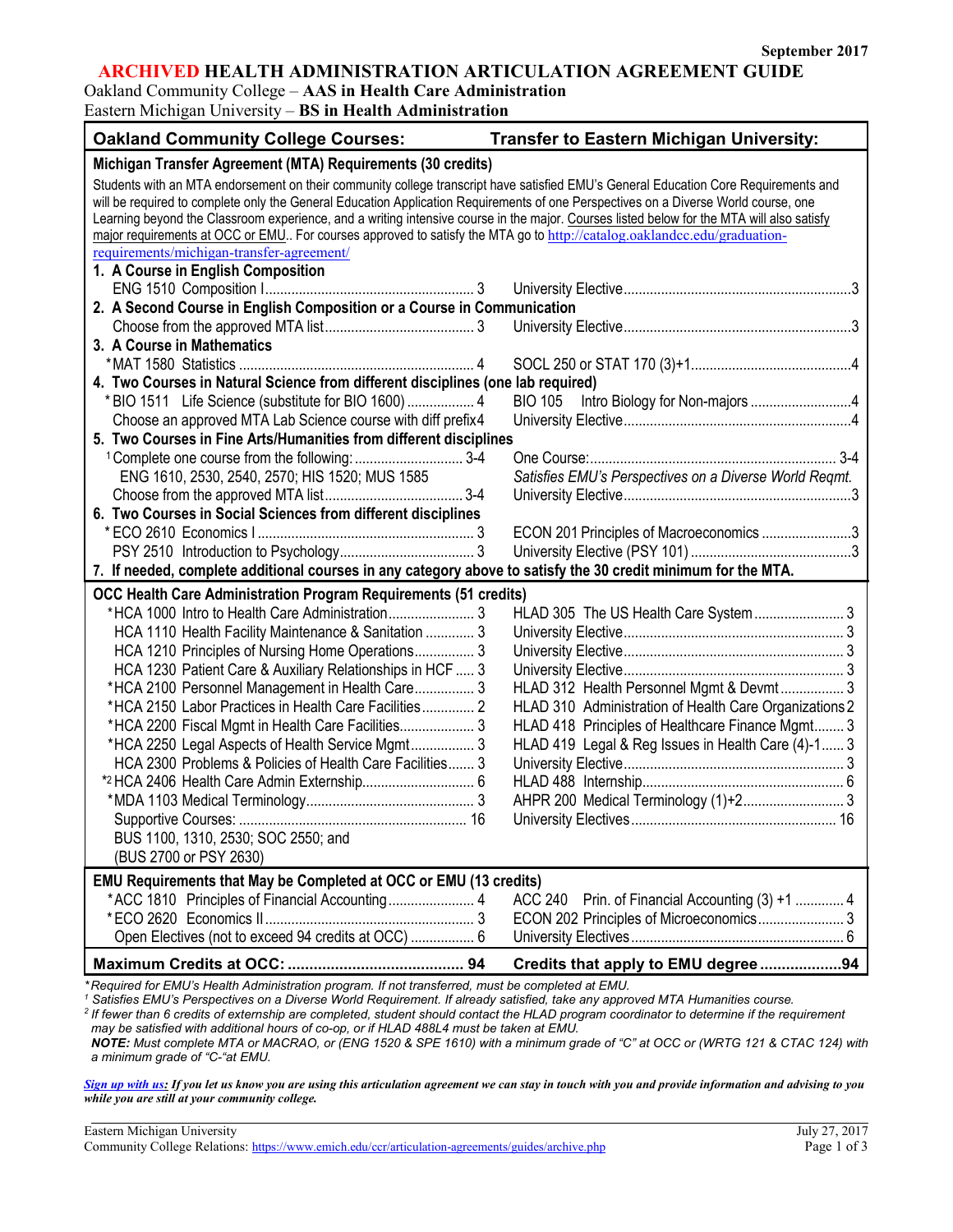# **ARCHIVED HEALTH ADMINISTRATION ARTICULATION AGREEMENT GUIDE**

Τ

Oakland Community College – **AAS in Health Care Administration** Eastern Michigan University – **BS in Health Administration**

 $\overline{1}$ 

|                                                                                                    | <b>Sample Sequences for completing the program:</b>                                                                  |                       |
|----------------------------------------------------------------------------------------------------|----------------------------------------------------------------------------------------------------------------------|-----------------------|
| <b>Completion of the Health Administration</b>                                                     | Winter Start (major intent)                                                                                          | (12 credits)          |
| <b>Program at EMU</b>                                                                              |                                                                                                                      |                       |
| <b>Program Admission Requirements:</b>                                                             |                                                                                                                      |                       |
| 1. Completed a minimum of 45 hours of undergraduate                                                |                                                                                                                      |                       |
| coursework at an accredited institution of higher learning with a                                  |                                                                                                                      |                       |
| minimum cumulative grade point average (GPA) of 2.5.                                               | <b>Summer Semester</b>                                                                                               | $(6 \text{ credits})$ |
| 2. Completed the MTA or MACRAO agreement (or WRTG 121                                              | HLAD 311                                                                                                             |                       |
| and CTAC 124 with a minimum grade of a "C-"at EMU or                                               | HLAD 315 W, S (pre-reqs: HLAD 305, 307w, SOCL 250/STAT 170) 3                                                        |                       |
| minimum grade of "C" at the community college.                                                     | <b>Fall semester</b>                                                                                                 | (9 credits)           |
| 3. Students who do not have the minimum GPA to be admitted                                         | HLAD 416 F, W (pre-requisites: HLAD 307w & 310)  3                                                                   |                       |
| into the major may petition the program director in writing to                                     | HLAD 420 F, S (pre-requisites: HLAD 307w & 310)  3                                                                   |                       |
| request probationary admission to the major. Applications are                                      |                                                                                                                      |                       |
| considered on a case-by-case basis.                                                                | <b>Winter Semester</b>                                                                                               | $(3-9)$ credits)      |
| Major Requirements (30 credits)                                                                    | HLAD 425 F, W (pre-regs: HLAD 307w, 310 & 416) 3                                                                     |                       |
|                                                                                                    | HLAD 488L4 (or other LBC course or experience)  0-6                                                                  |                       |
| <b>Health Administration Required Courses (24 credits)</b>                                         |                                                                                                                      |                       |
| <sup>1</sup> HLAD 307W Comm Effectiveness in Health Admin 3                                        | Summer Start (major intent) (6 credits)                                                                              |                       |
| HLAD 308 Ethical Dim in HC Delivery or                                                             |                                                                                                                      |                       |
|                                                                                                    | HLAD 311                                                                                                             |                       |
| HLAD 311 Management of Health services3<br>HLAD 315<br>Research Methods & Data Anal in Health Sci3 | <b>Fall Semester</b>                                                                                                 | (12 credits)          |
| HLAD 416                                                                                           |                                                                                                                      |                       |
| HLAD 420<br>Health Insurance & Reimbursement 3                                                     |                                                                                                                      |                       |
| HLAD 425                                                                                           | HLAD 416 F, W (pre-requisites: HLAD 307w & 310)  3                                                                   |                       |
| Decision Making for Health Administrators 3                                                        |                                                                                                                      |                       |
|                                                                                                    | <b>Winter Semester</b>                                                                                               | (9 credits)           |
| <b>Health Administration Restricted Electives (6 credits)</b>                                      | HLAD 315<br>W, S (pre-reqs: HLAD 305, 307w, SOCL 250/STAT 170) 3<br>HLAD 425 F, W (pre-reqs: HLAD 307w, 310 & 416) 3 |                       |
| Choose two courses from the following:                                                             |                                                                                                                      |                       |
| HLAD 250 Introduction to Public Health (3)                                                         | <b>Summer Semester</b>                                                                                               | $(3-9)$ credits)      |
| HLAD 313 Healthcare Quality (3)                                                                    | HLAD 420 F, S (pre-requisites: HLAD 307w & 310)  3                                                                   |                       |
| HLAD 323 Introduction to Epidemiology (3)                                                          | HLAD 488L4 (or other LBC course or experience) 0-6                                                                   |                       |
| HLAD 401 Legal Issues in Health Care (3)                                                           |                                                                                                                      |                       |
| HLAD 402 Health Policy (3)                                                                         | Fall Start (major intent) (12 credits)                                                                               |                       |
| HLAD 476 Intro to Healthcare Informatics (3)                                                       |                                                                                                                      |                       |
| LBC Requirement (0-6 credits)                                                                      |                                                                                                                      |                       |
| Students must complete a Learning beyond the Classroom                                             |                                                                                                                      |                       |
| (LBC) course or noncredit experience at EMU. HLAD 488L4                                            |                                                                                                                      |                       |
| completed at EMU satisfies this requirement. Students who                                          | <b>Winter Semester</b>                                                                                               | (12 credits)          |
| transferred HLAD 488 from OCC should contact the HLAD                                              | HLAD 311                                                                                                             |                       |
| advisor for courses and noncredit options to satisfy this                                          | W, S (pre-regs: HLAD 305, 307w, SOCL 250/STAT 170) 3<br><b>HLAD 315</b>                                              |                       |
| requirement.                                                                                       | F, W (pre-requisites: HLAD 307w & 310)  3<br>HLAD 416                                                                |                       |
| Minimum Credits at EMU: 30-36                                                                      |                                                                                                                      |                       |
|                                                                                                    | <b>Summer Semester</b>                                                                                               | (3 credits)           |
|                                                                                                    | F, S (pre-requisites: HLAD 307w & 310)  3<br>HLAD 420                                                                |                       |
|                                                                                                    | <b>Fall Semester</b>                                                                                                 | $(3-9)$ credits)      |
|                                                                                                    | F, W (pre-regs: HLAD 307w, 310 & 416)3<br><b>HLAD 425</b>                                                            |                       |
|                                                                                                    |                                                                                                                      |                       |
|                                                                                                    |                                                                                                                      |                       |

*<sup>1</sup> Satisfies the Writing Intensive requirement.*

*\*If sufficient credits are not transferred from the community college, additional courses must be completed at EMU to satisfy the minimum of 124 credit hours required to graduate.*

| Eastern Michigan University                                                                       | July 27, 2017 |
|---------------------------------------------------------------------------------------------------|---------------|
| Community College Relations: https://www.emich.edu/ccr/articulation-agreements/guides/archive.php | Page 2 of 3   |